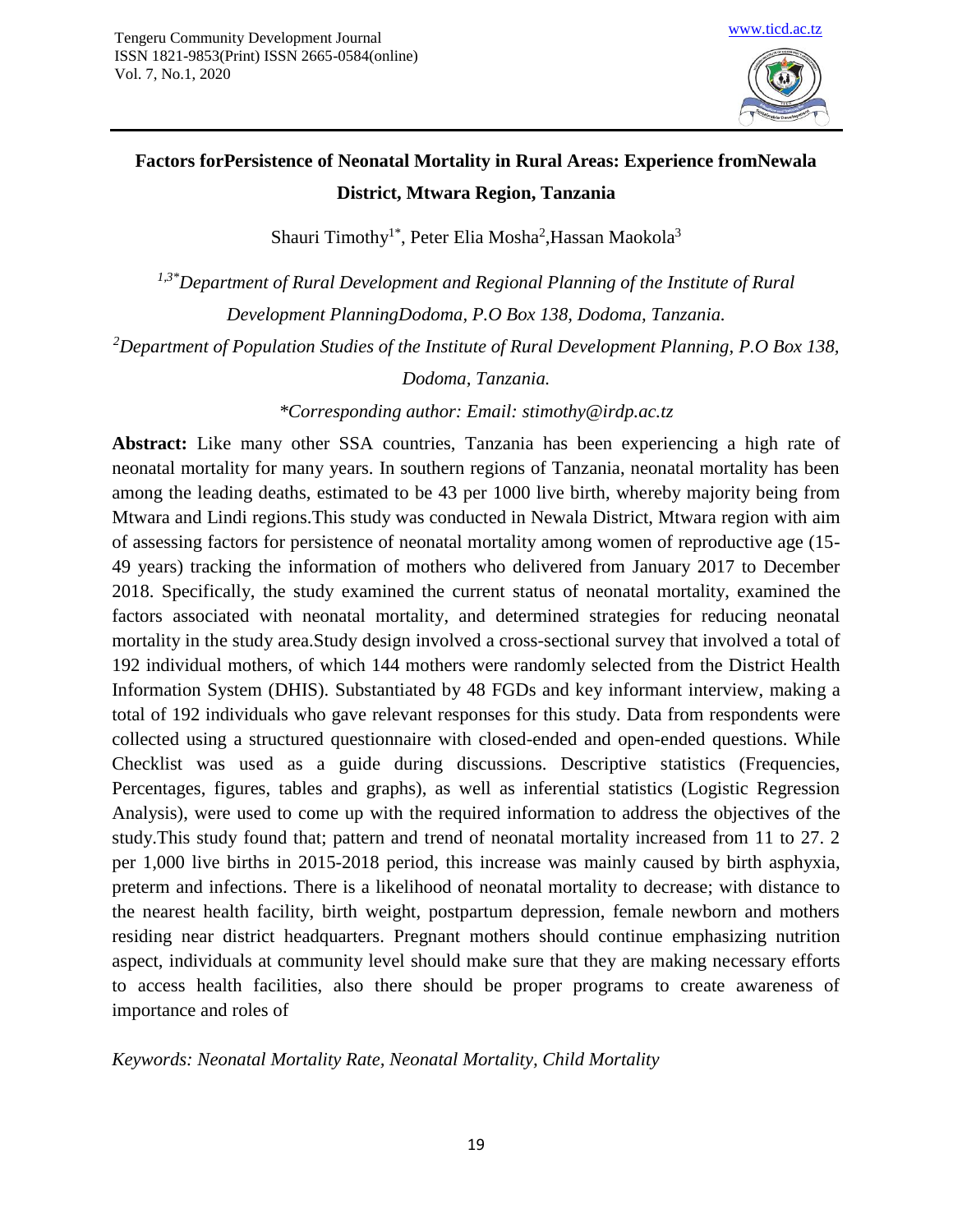

## **1.0 Introduction**

Neonatal mortality is defined as the number of deaths during the first 28 completed days of life per 1,000 live births in a given year or period(World Health Organization, 2006). Globally, 2.5 million children died in the first month of life with an average global rate of 18 deaths per 1,000 live births(Hug et al., 2018). UNICEF (2016)declared that, for Sustainable Development Goal (SDG)no. 3 target 3.2 to be achieved, strategies for reducing neonatal mortality (0-28 days) at least as low as 12 deaths per 1,000 live births deaths must be put in place.Sub-Saharan Africa accounts for 38% of global neonatal deaths and records the highest neonatal mortality rate in the world (Akombi and Renzaho, 2019; Engmann, 2011; Ogbo *et al*., 2019; Usman *et al.*, 2019).Like many other SSA countries, Tanzania has been experiencing a high rate of neonatal mortality for many years(Afnan-Holmes *et al*., 2015; Ajaari *et al.*, 2012; Boco, 2014; Ogbo *et al*., 2019).

In Tanzania, the most leading causes for neonatal death in the county include; complications from preterm births with (25%), birth asphyxia (31%) and infections–sepsis, pneumonia and meningitis (25%) (Afnan-Holmes *et al*., 2015). The mentioned causes of NMR have highly associated with poor access and low utilization of health services during pregnancy and childbirth(URT, 2016). Since 2008, the government of Tanzaniahas taken several initiatives that focused on general primary health care and specifically to reduce the neonatal mortality rate (NMR). These included the establishment of; Healthy Policy (2007); formulation of Primary Health Care Service Development Programme (2007-2017); Health Sector Strategic Plan III (2009-2015); National Road Map Strategic Plan to Accelerate Reduction of Maternal, Newborn and Child Death in Tanzania-One Plan I (2008-2015); The sharpen One-Plan to Accelerate Progress (2014-2015); National Nutrition Strategy (2011-2016); Health Sector Strategic Plan IV (2015-2020), and; later One-plan II(2016-2020).

In southern regions of Tanzania, many of birth and death are reported to occur out of reach of health facilities, neonatal mortality being among the lead deaths, estimated to be 43 per 1000 live birth, whereby majority being from Mtwara and Lindi regions. Like many other rural districts in Tanzania, Newalahas been receiving NMR-interventions for over two decades. These interventions included;Baby-Friendly Hospital Initiatives (BFHI) and Vitamin A Supplementation, National Package of Essential Reproductive and Child Health Intervention (NPERCHI), Prevention of Mother to Child Transmission (PMTCT) of HIV and Malaria,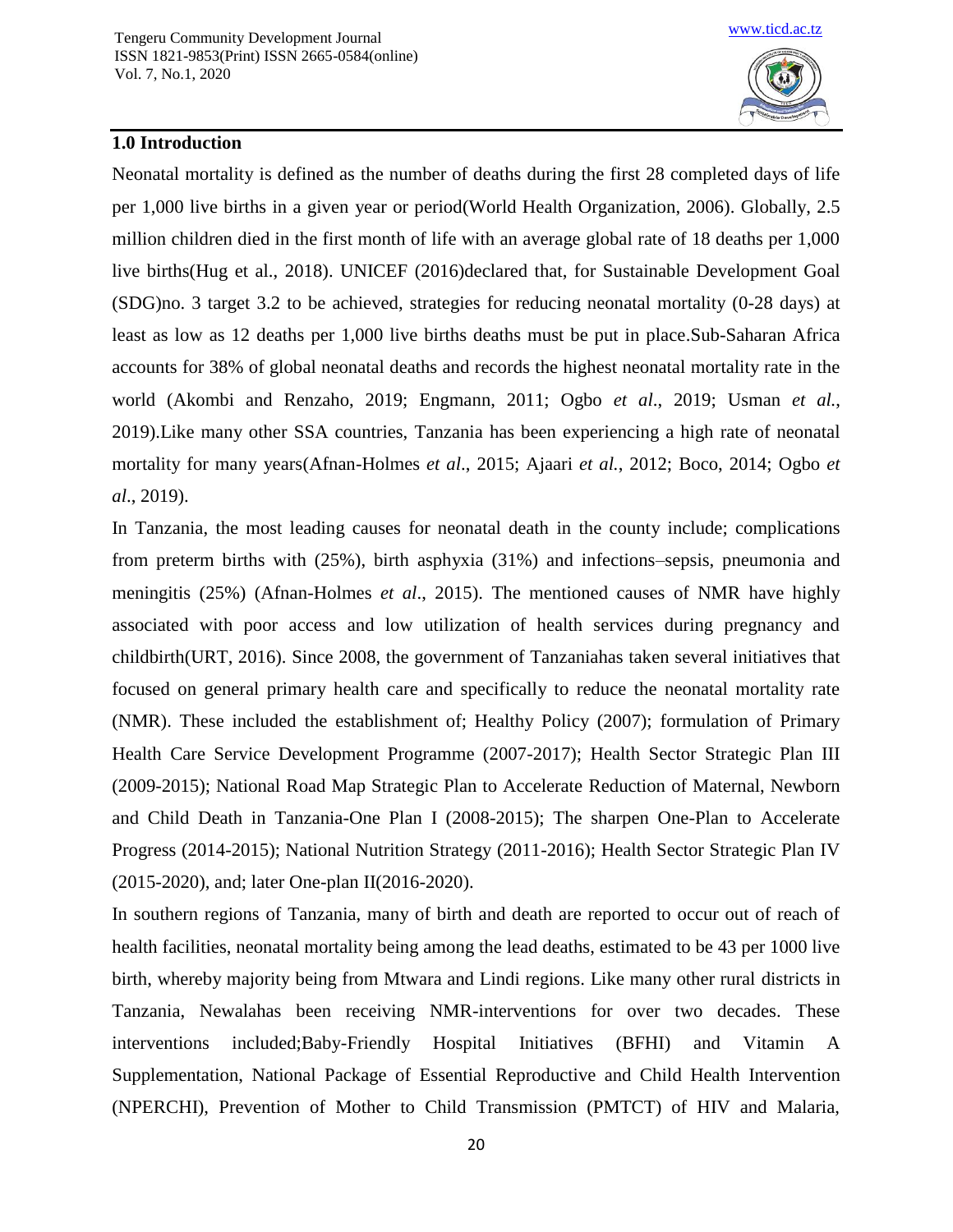

Reproductive, Maternal, Newborn and Child Health Intervention (RMNCAH), Family Planning (FP) and Integrated Management Childhood Illness (IMCI). Little time has remained to endgovernment plan II,but still the neonatal mortality rate of national and particular of the rural areas including Newala district still averagefar above SDG's target(Hug et al., 2018).This study, therefore, shed light on the causes responsible for the persistence of neonatal mortality provide a significant implementation of several maternal, new-born, and child-heaths' care. This paper is seeking to contribute knowledge on the various dynamics that are behind the persistence of high neonatal mortality in Newala district, that will be used not only as a lesson to related areas but also being used by decision-makers for NMR related policy and strategies improvements.

## **2.0 Methodology**

## **2.1 Study Area, Data Sources and Sampling**

Newala district is located between Latitude 10º 56′ South and Longitude 39º 18′ East. The district occupies an area of 2439 square kilometers, with 28 wards, 155 registered villages and 482 sub-villages(URT, 2013). Newala is reported with high neonatal mortality persistence among all districts in Mtwara region ( $DHIS<sup>1</sup>$ , 2016). Both primary and secondary data were collected; Primary data were collected through a structured interview and focus group discussions using questionnaire and checklist, respectively. These type of data were collected from women who had delivered within last two years (January 2017 to December 2018); While secondary data were mainly gathered from District Reproductive and Child Health Coordinator (DRCHCo) office, and District Health Information System (DHIS) records and few being substantiated from published documents.

The study's sampling unit was an individual woman who delivered within the last two years (January 2017 to December 2018).The required sample size was determined using the following formula:

$$
n=\frac{(Z\alpha/2)^2pq}{d^2}
$$

Whereby **n** is the sample size,  $\frac{Z\alpha}{2}$  critical value which is 1.96 based on 95% confidence interval (2.5%) is a marginal error, p is proportional of the population having the analyzed characteristic, for this case is mothers with neonate death in 2017, (obtained by NMR, 2017\*100%) which is  $(24/1000*100\% = 2.4\%)$  thus  $p = 0.024$  and q is the population that having no characteristic, i.e.

 $\overline{\phantom{a}}$ <sup>1</sup> DHIS, 2016; Newala District Health Information System Report of 2016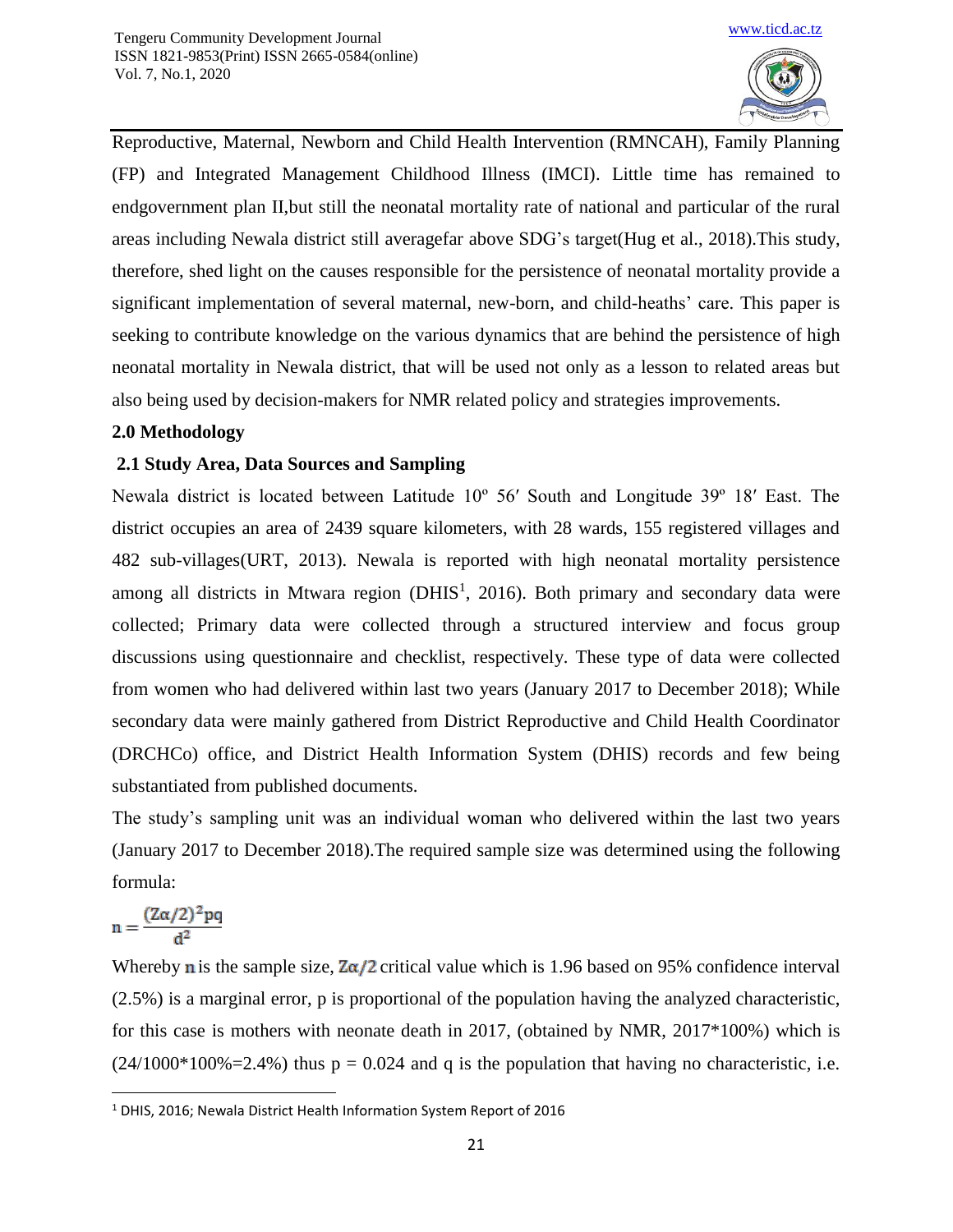

1-0.024=0.976. Therefore p=0.024, q=0.976. Plugging into the formula, the required sample size was 144 individual mothers who delivered in the period January 2017 to December 2018.The list of respondents was extracted from Newala District Health Information System (DHIS 2) in December 2018. Random sampling was used to get the 144 respondents (those with and without experienced neonatal death) for interviewing.The study also carrieddiscussions with DRCHCo as a key informant, as well as anin-depth verbal autopsy discussion with 15women, and four Focus Group Discussions (8 participants each group) with women who delivered in last two years.The Focus Group Discussion (FGDs) were conducted selecting women based on their reproductive age regardless of whether there was or no death occurred (maternal age in years <19, 20-29, 30- 39, 40-49).All these people make a total of 192 individuals who used to give relevant information for the study.

#### **2.2 Analytical Processes**

Descriptive and inferential statistics were used to analyse various variables used in this study. Descriptive statistics were used to determine the percentages and frequency distributions for the general characteristic of respondents, the current status of neonatal mortality and strategies that have been done in reducing neonatal mortality according to various categories of the study variables. These distributions provide the preliminary findings of the study.Binary logistic regression was employed toidentify factors associated withpersistence of neonatal mortality in the study area. A statistical model below was used in this analysis.

$$
P_i^* = \ln\left(\frac{p_i}{1 - p_i}\right) = \alpha + X_i \beta_i + \mu_i
$$
 [1]  

$$
P_i = 1 \text{ if } P_i^* > 0,
$$

## $P_i = 0$ , Otherwise

Whereby  $P_i$  is the estimated probability for neonatal mortality;  $\alpha$  is a regression constant,  $\beta$  is a vector for estimated regression coefficients, and  $\chi$  is a vector for explanatory variables. Whilst the dependent variable will be neonatal mortality "binary " $(1 = Death, 0 = Alive)$ . The explanatory variables included in the model were; Maternal age in years; Maternal education (1=none, 2= primary, 3=secondary, 4=tertiary); Maternal occupation (1=Peasants, 2=Government-employed,3= Self-employed, 4=Unemployed); Birth interval in hours; Birth weight in cm; Birth order (1=first, 2=second, 3=third or 4=higher); Distance to the nearest health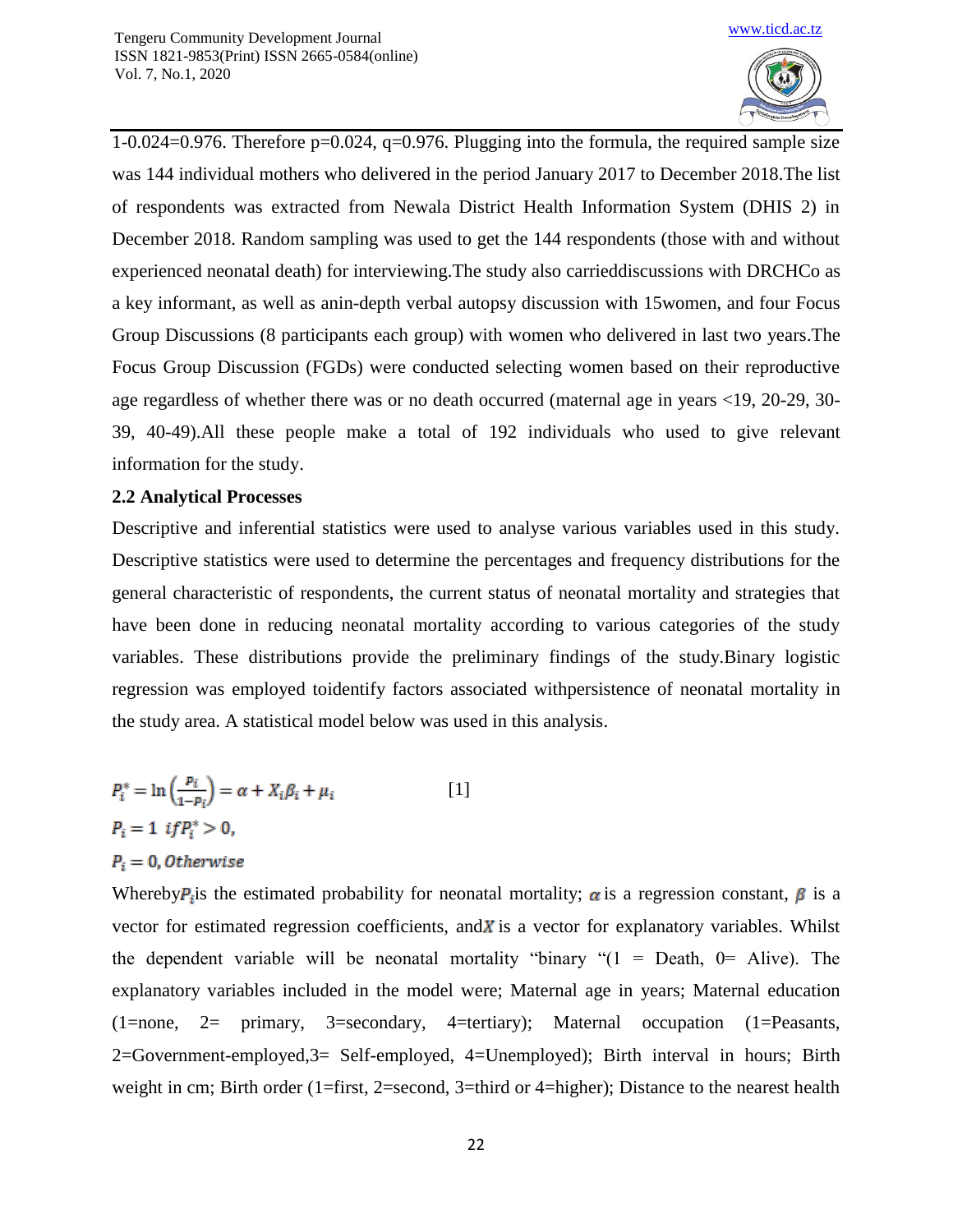

facility; Postpartum depression (1=yes, 0=no); Sex of neonate (1=male, 0=female) and location of residence (1=near district headquarters, 0=outside district headquarters).During analysis, the first category for each categorical explanatory variable was used as a reference category. To easy interpretation, odds-ratios of independent variables were determined and presented.

# **3.0 Results and Discussion**

# **3.1 Characteristics of Respondents**

Most mothers (62.5%) who were interviewed were in a good childbearing age of 20-29 years, with very few 7(4.9%) who were 40-49 years. This age grouping is in-line with another study conducted in Tanzania which reported that many neonates were born with young mothers (Ajaari *et al*., 2012; Lahaseh, 2012).Also, results in Table 1 indicate that, most of mothers interviewed had attained secondary education 67 (46.5%) and few of them had tertiary education 14 (9.7%). Further, results show that 70 (48.6%) of the respondents were peasants, majority 103 (71.5%) were married, while very few 39 (27.1%) are attending the nearest health facility on foot. In additional, Table 1 shows that only 32 (22.2%) of sampled respondents had high annual household income. The mothers from low annual household income have had a tendency tostruggle in accessing quality health services to their newborns compared to newborns from mothers with medium annual household income *(*Kojo Edeme, 2014; Mohamoud *et al.,* 2019; Ogbo *et al*., 2019).

| <b>Variables</b>            | <b>Frequency</b> | Per cent |
|-----------------------------|------------------|----------|
| <b>Maternal age (Years)</b> |                  |          |
| < 19                        | 15               | 10.4     |
| 20-29                       | 90               | 62.5     |
| 30-39                       | 32               | 22.2     |
| 40-49                       | $\overline{7}$   | 4.9      |
| <b>Maternal education</b>   |                  |          |
| None                        | 15               | 10.4     |
| Primary                     | 48               | 33.3     |
| Secondary                   | 67               | 46.5     |
| Tertiary                    | 14               | 9.7      |

|  | Table 1: General Ccharacteristics of the Rrespondents (n=144) |  |
|--|---------------------------------------------------------------|--|
|--|---------------------------------------------------------------|--|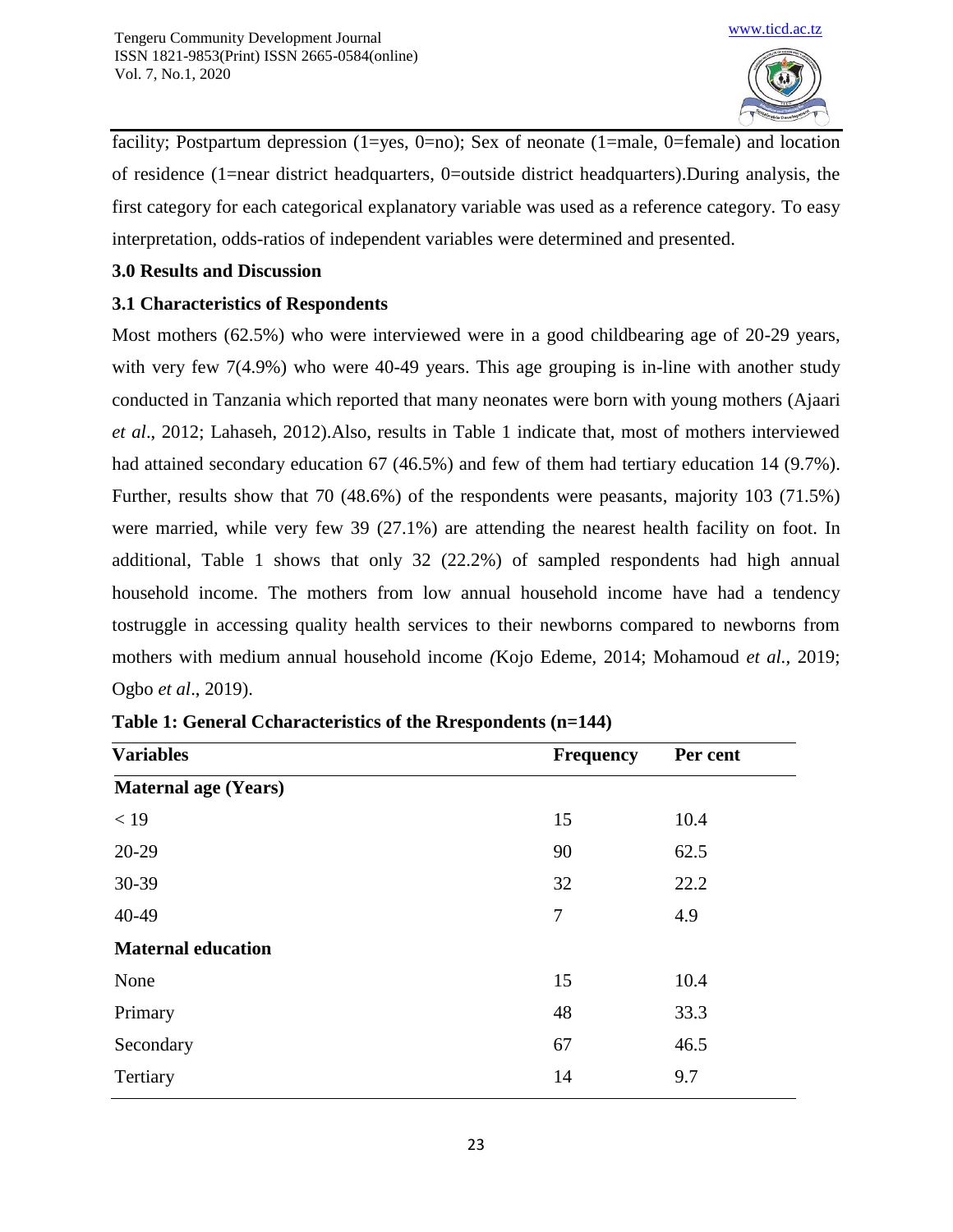

[www.ticd.ac.tz](http://www.ticd.ac.tz/)

| <b>Variables</b>                          | <b>Frequency</b> | Per cent |
|-------------------------------------------|------------------|----------|
| <b>Maternal occupation</b>                |                  |          |
| Peasant                                   | 70               | 48.6     |
| Government employed                       | 14               | 9.7      |
| Self-employed                             | 24               | 16.7     |
| Unemployed                                | 36               | 25.0     |
| <b>Marital status</b>                     |                  |          |
| Never married                             | 38               | 26.4     |
| Married                                   | 103              | 71.5     |
| Divorced                                  | $\mathbf{1}$     | 0.7      |
| Widow                                     | $\overline{2}$   | 1.4      |
| Means of transport to the health facility |                  |          |
| On foot                                   | 39               | 27.1     |
| By bicycle                                | 31               | 21.5     |
| By motorcycle/car                         | 74               | 51.4     |
| <b>Annual household income</b>            |                  |          |
| Low                                       | 87               | 60.4     |
| Medium                                    | 25               | 17.4     |
| High                                      | 32               | 22.2     |

## **3.2 Current Status of Neonatal Mortality**

The number of children born, number of survived, number of those who died, deaths per 1,000 live births and causes of death were the variables used to assess the current status of neonatal mortality in Newala (Figure 1, 2 and 3). Data collected from Newala district from 2015 to 2018 showed that out of 24,229 neonates born, 23,803 (98.2%) have survived. However, the estimated linear trend for those survived in the period 2015 to 2018 was declining (Figure 1).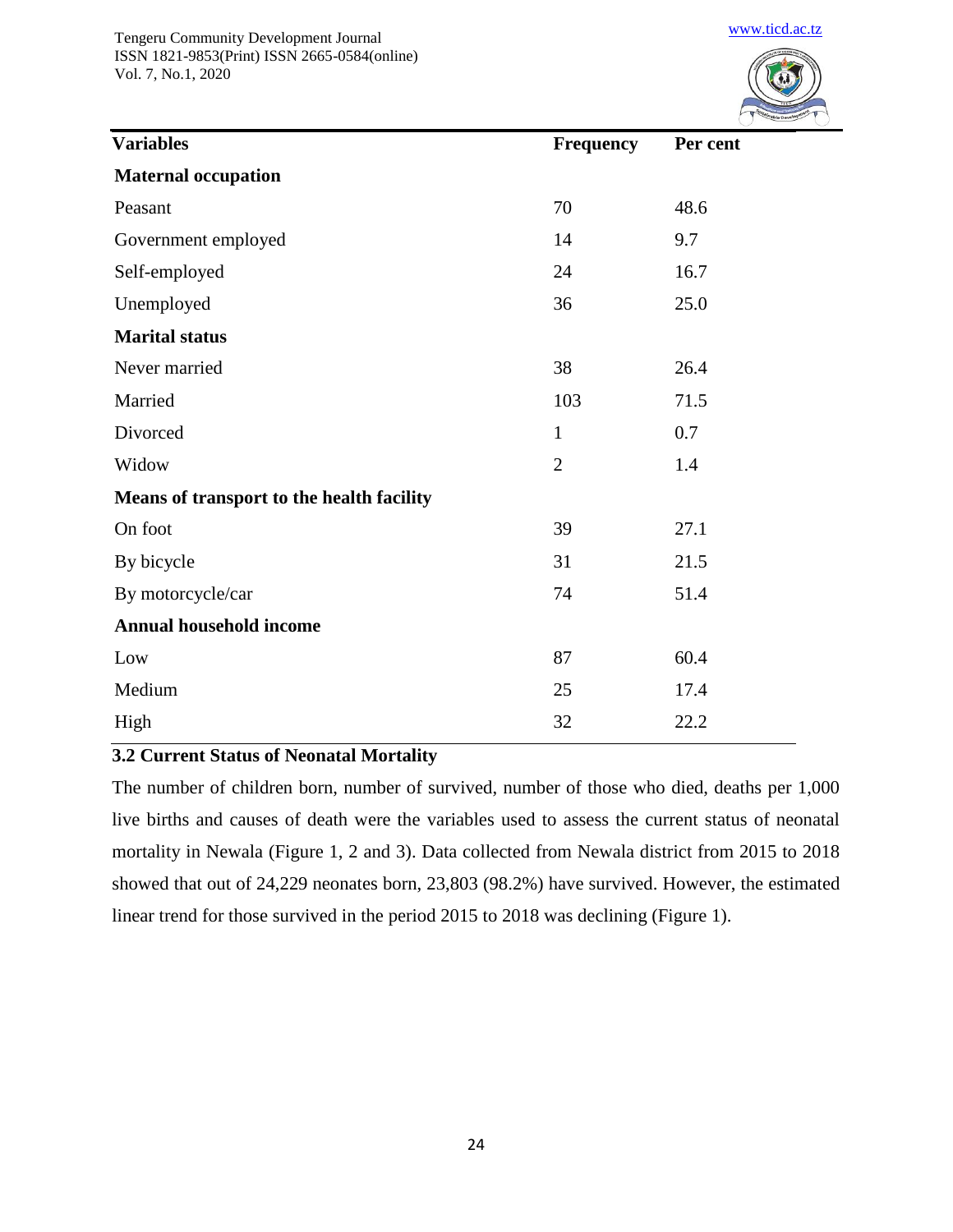



# **Figure1: Current Status of NeonatalMortality**

The increase in neonatal motility rate (NMR) in Newala district as evidently seen in Figure 2, as there was increased in the NMR from 11 per 1,000 live births in 2015 to 27.2 per 1,000 live births in 2018. This was supported by the estimated polynomial trend, which increased sharply in the year 2016 toward 2018. The respondents during focused group discussions argued that this increase of newborn death was due to poor health infrastructure and inadequate health personnel in the district.



**Figure2: Neonatal Mortality Rate**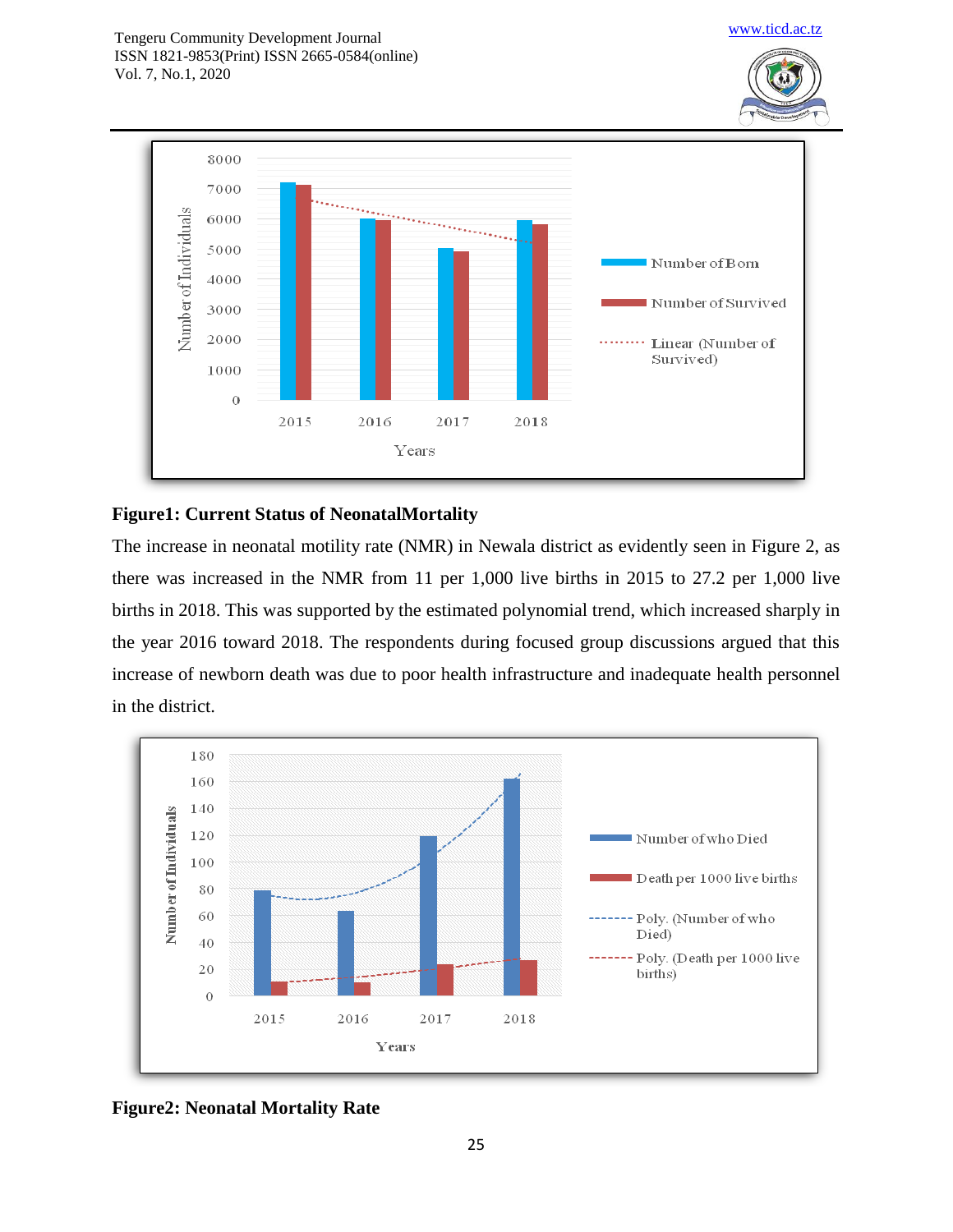

Data from Newala DRCHCo in 2018, revealed that the major causes of neonatal mortality were; Birth asphyxia (33%); Preterm (22%), and; infections (20%), while remaining percentages are for other minor defects (25%) (Figure 3).In regarding to the sampled individuals, birth asphyxia was still leading cause of neonate death. The results are similar to what has been observed in the study conducted in Tanzania (Afnan-Holmes *et al*., 2015). Based on the discussion with DRCHCo, the reasons behind why birth asphyxia was the leading cause of newborn death, is; little oxygen in mother's blood before or during birth, the problem with placenta separating from the womb too soon, very long or difficult delivery, and the problem with the umbilical cord during delivery. The similar claim was raised by one mother who suffered from neonatal mortality. She illustrated;

*"Ooh!! My God, I remember very far and am feeling to cry. I was very sad about what happened. My baby she died half an hour after delivery, I saw tough yellowish mucus which made her difficult to inhale air and suddenly died."(IDI #3 aged19 years old).*



**Figure 3: Estimated Causes of Death**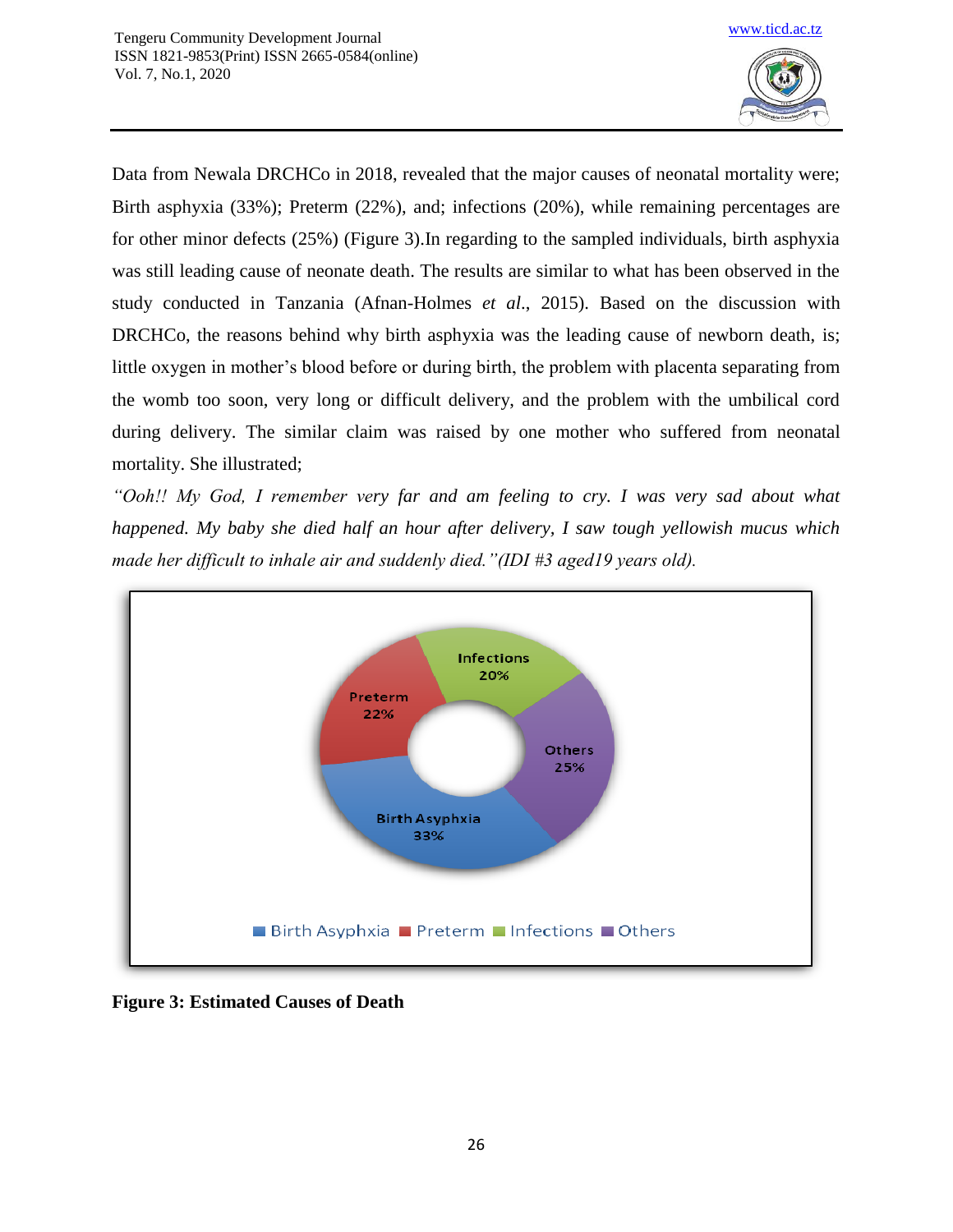

#### **3.3 Factors Associated with the Neonatal Mortality**

Binary Logistic Regression analysis was used to analyze the factors associated with neonatal mortality in the study area. The results show that the variable included in the model was a good predictor for reporting the probability of neonatal mortality events among mother's who had delivered the last two years before survey (Negelkerke  $R^2 = 0.755$ ). Based on Wald Chi-square test, distance to the nearest health facility, birth weight, postpartum depression, neonate sex and location of residence were significantly associated on the probability of death event of the neonate in study population (Table 2).

Mothers with no Post-Partum Depression was found to be associated with reduced odds for reporting neonate death compared to their counterpart those with such depression (OR=0.154, 95%C.I =0.036-0.654). This finding is in line with the report from a study done in Taiwan which noted that mothers with no postpartum depression lack mental disorder which could be associated with adverse effects on neonatal development(Chen et al., 2011). Also, results indicate that mothers living nearest to the health facilities were associated with reduced chances for reporting neonate death (OR=0.639). This observation is consistent with earlier findings on the study conducted in Southern Tanzania, whereby mothers who are near health facilities have observed to have more frequencies of attending maternal and health services during pregnancy period than those who stayed far from health facilities, thus be in less risk of facing neonatal mortality. Further, it was observed that, increase in birth weight by one kilogram was associated with a decrease in the likelihood of reporting neonate death (OR=0.231, 95% C.I=0.056-0.951). Optimal body weight (above 2500 grams) signals good health for the new-born, which is a result of good health care during the pregnancy period, thus the child can overcome neonatal death (Andegiorgish *et al*., 2020; Black *et al*., 2013; Memiah *et al*., 2020).

Moreover, a female newborn was found to be associated witha decrease in the likelihood of neonatal death compared to their male counterpart (OR=0.044, 95% C.I=0.011-0.0170). Although there is no specific data for neonatal mortality, it has observed that there is high infant mortality (under one year death) for male compared to female. Literature reporting that the situation was contributed during the first part of the twentieth century when infectious diseases declined made the prevalence of perinatal conditions and congenital anomalies, which did not favors male new-born (United Nations, 2011). Moreover, in Sub-Saharan Africa, the poorer health of boys compared to girls at birth, reflecting biological defects including; low resistance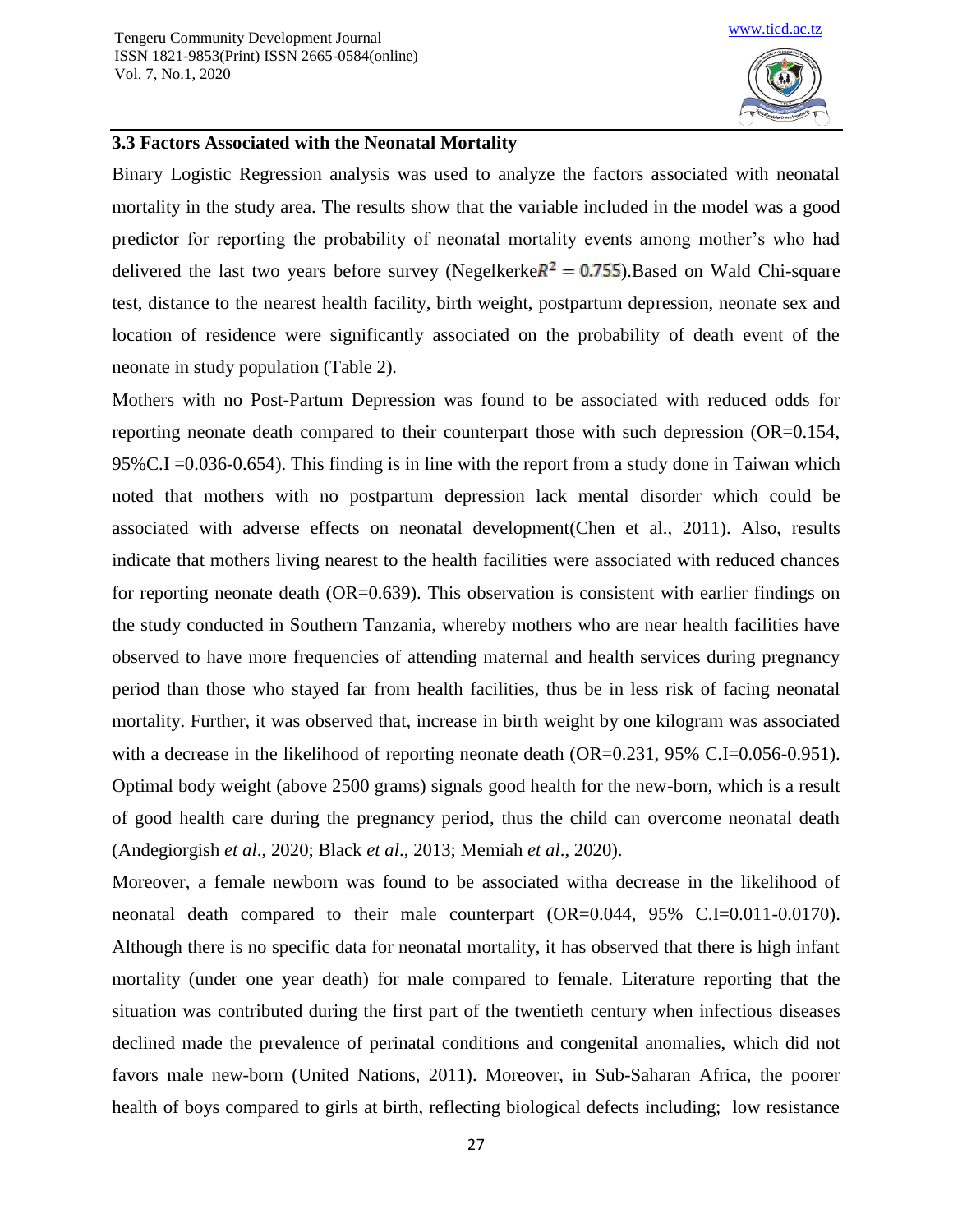

to infections, higher risk of premature birth, and larger average birth weight and head circumference leading, which lead to low infant survival (Boco, 2014; Van Malderen *et al*., 2013). Result in Table 2 shows that neonates born from mothers residing in urban-centres decrease chances of neonatal mortality (OR=0.098, 95%CI=0.026-0.368).In most of Sub-Saharan Africa countries including Tanzania, there is a huge disparity between health facilities available in cities, urban, as well as near district headquarters, and those located in the remote areas (far from the district headquarters). The disparities are in forms of quality of equipment, the number of experts, quality of service level, and as far as the number of facilities them-selves (Oloyede, 2017; Spasojevic *et al.*, 2015; Yaya *et al*., 2017). Thus, most of the women residing near urban centres were having less likelihood of neonatal death due to access to good health facilities (Ajaari *et a*l., 2012).

| <b>Predictor variable</b>   | B        | S.E.  | Odds-Ratio 95% C.I |                     |
|-----------------------------|----------|-------|--------------------|---------------------|
| Maternal age at birth       | $-0.018$ | 0.618 | 0.982              | 0.293-3.299         |
| Education level of mother   | 1.024    | 0.688 | 2.783              | 0.723-10.716        |
| Government employed         | $-1.221$ | 0.988 | 0.295              | $0.042 - 2.045$     |
| Distance to health facility | $-0.447$ | 0.167 | 0.639              | $0.461 - 0.887$ *** |
| Birth order                 |          |       |                    |                     |
| Second Born                 | 2.107    | 1.809 | 8.219              | 0.237-285.093       |
| Third Born and Higher       | 0.362    | 1.251 | 1.436              | 0.124-16.665        |
| Birth interval              | 0.314    | 0.205 | 1.369              | 0.916-2.047         |
| Birth weight                | $-1.466$ | 0.723 | 0.231              | $0.056 - 0.951$ *** |
| Postpartum depression       | $-1.868$ | 0.736 | 0.154              | $0.036 - 0.654$ *** |
| Sex of neonate              | $-3.122$ | 0.688 | 0.044              | $0.011 - 0170$ ***  |
| Location of residence       | $-2.326$ | 0.677 | 0.098              | $0.026 - 0.368$ *** |
| Constant                    | 6.785    | 3.356 | 884.488            |                     |

**Table 2: Multivariate Analysis for BinaryLogisticRegression Indicating Odds-Ratio (OR) for NeonatalMortalityAgainstPredictorVariables**

Negelkerke $R^2 = 0.755$ ; \*\*\*Significant at  $P < 0.05$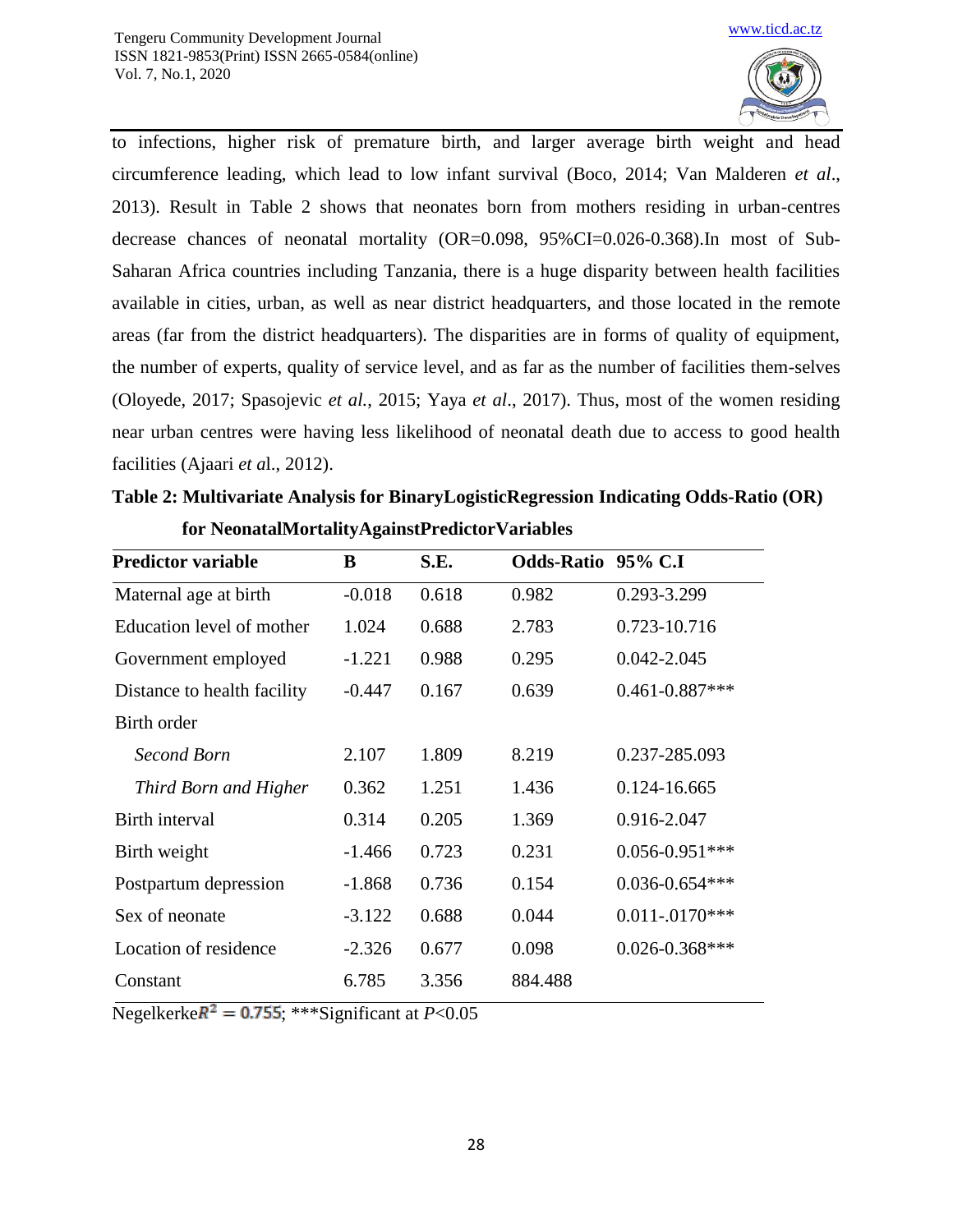

## **3.4 Strategies Done in Reducing Neonatal Mortality**

Ante-Natal Care (ANC)regarded as important practice to detect and treat maternal related illness such as malaria and HIV/AIDS, in which early detection and treatment of such diseases have been proved to decrease the risk of infant mortality including neonatal death (Gebresilassie *et al*., 2019; Geta and Yallew, 2017). This study was also interested to ascertain antenatal care (ANC) visits among sampled individual mothers. Majority 84 (58.3%) were attended antenatal care more than four visits and 60 (41.7%) mothers attended antenatal-care who conducted less than four visits. The explanation regarding ANC visits was supplemented by mother with death episode, through her illustration;

*"Mmmh!! To my side, I only attended ANC two times. During delivery, I felt more pains at the lower part of the abdomen, but the baby came out while shealready died"* (IDI# 4, aged 26 years old).

Although postnatal period is not complicated for most women and babies, it is advised that, the post-natal careis important as it will address any variation from unexpected recovery after birth

(Singh *et al*., 2017). Findings in Table 3 show a substantial proportion (73.6%) of mothers attended post-natal care (PNC) at day 7 while few 38 (26.4%) did not attend. Similar view was also noted by a study conducted by Ndayisenga (2016) in rural Rwanda, whichfound that mothers who had attended PNC at day 7 post-delivery decreased percentage of neonatal death over those who did not. The findings are also substantiated by one mother with death episode the illustration;

"*Aaah ok, I understood now, for sure after delivery I did not come back for a checkup even though my baby had severe diarrhea. I was not able to go hospital because of financial constraints hence my baby died"* (IDI # 13, aged 21 years old).

In the situation where the health facility is not accessible, in most rural areas in Sub-Sahara Africa, the Community Health Workers (CHWs) are used instead, to provide the necessary maternal and child care support (Namazzi *et al*., 2017). The study found that the majority (72.9%) of mothers were not visited by CHWs. Use of these CHWs was noted to be an important aspect to provide maternal and child care support in rural areas thus can help to reduce neonatal mortality.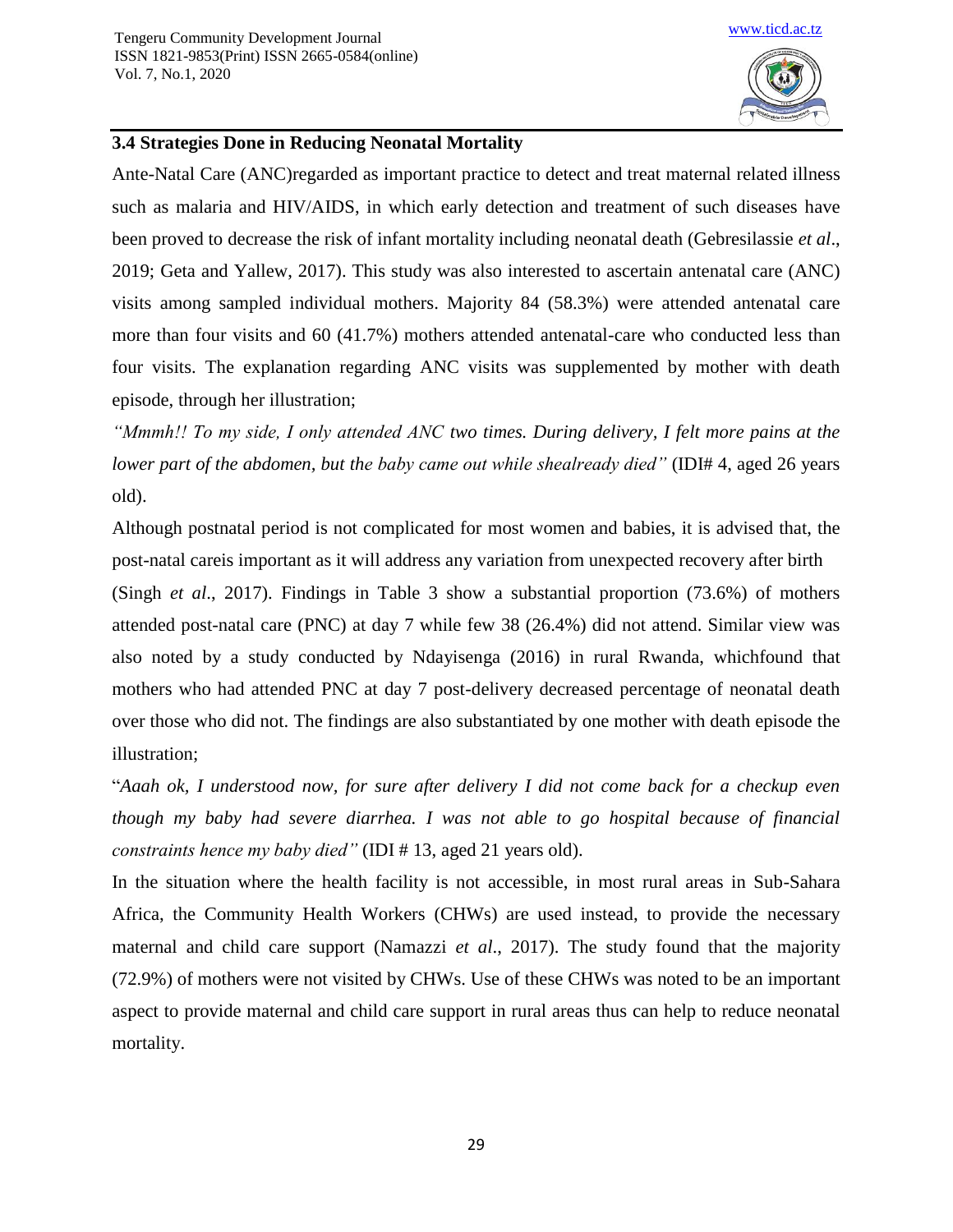**Last Two Years**



The following quote from one participant in Focus Groups Discussions (FGDs) illustrates;

"*Inshallah!! In our community we have committed Community Health Workers (CHWs); they provide to us maternal health education on the importance of delivering to health facilities and visiting ANC. Also, they tell us the way on how to recognize danger signs which require early medical attention*" *(FGD # 3, aged 30-39 years old).*

| <b>Variable</b>                                      | <b>Frequency</b> | Per cent |
|------------------------------------------------------|------------------|----------|
| Antenatal care visit(ANC)                            |                  |          |
| $\leq$ 4                                             | 60               | 41.7     |
| >4                                                   | 84               | 58.3     |
| Attending Postnatal care(PNC) at day 7               | 106              | 73.6     |
| Community health workers (CHW) visit                 | 39               | 27.1     |
| OPV and BCG vaccination within 28 days post-delivery | 134              | 93.1     |
|                                                      |                  |          |
| Exclusive breastfeed practices                       | 114              | 79.2     |

#### **Table 3: StrategiesDone in Reducing NeonatalMortality among Women Delivered in the**

There is a inversely relationship between breast-feeding practices in the first month of life and neonatal mortality(Huffman *et al*., 2001). The result in Table 3 indicates that large number of mothers (79.2%) breastfed their new born. This indicating that, emphasizing on infant breastfeeding will reduced neonatal death. In addition, initiation of breastfeeding within one hour helps to prevent infections which could be the cause of neonatal mortality, this may be due to the fact that antimicrobial and anti-inflammatory factors in breast milk provide protection from infection (Edmond *et al*., 2007).

Furthermore, result in Table 3 indicates that most of newborns (93.1%) were vaccinated with Oral Polio Vaccine (OPV) and Bacillus Calmette - Guérin (BCG), with very few newborn (6.9%) were not vaccinated. The result is similar with previous studies which concluded that, vaccination against various diseases for pregnant mothers and children (newborn and infants), can improve newborns survival in various diseases and hence reduce mortality death including neonatal deaths (Bustreo et al., 2015; McGovern and Canning, 2015; Shann, 2013).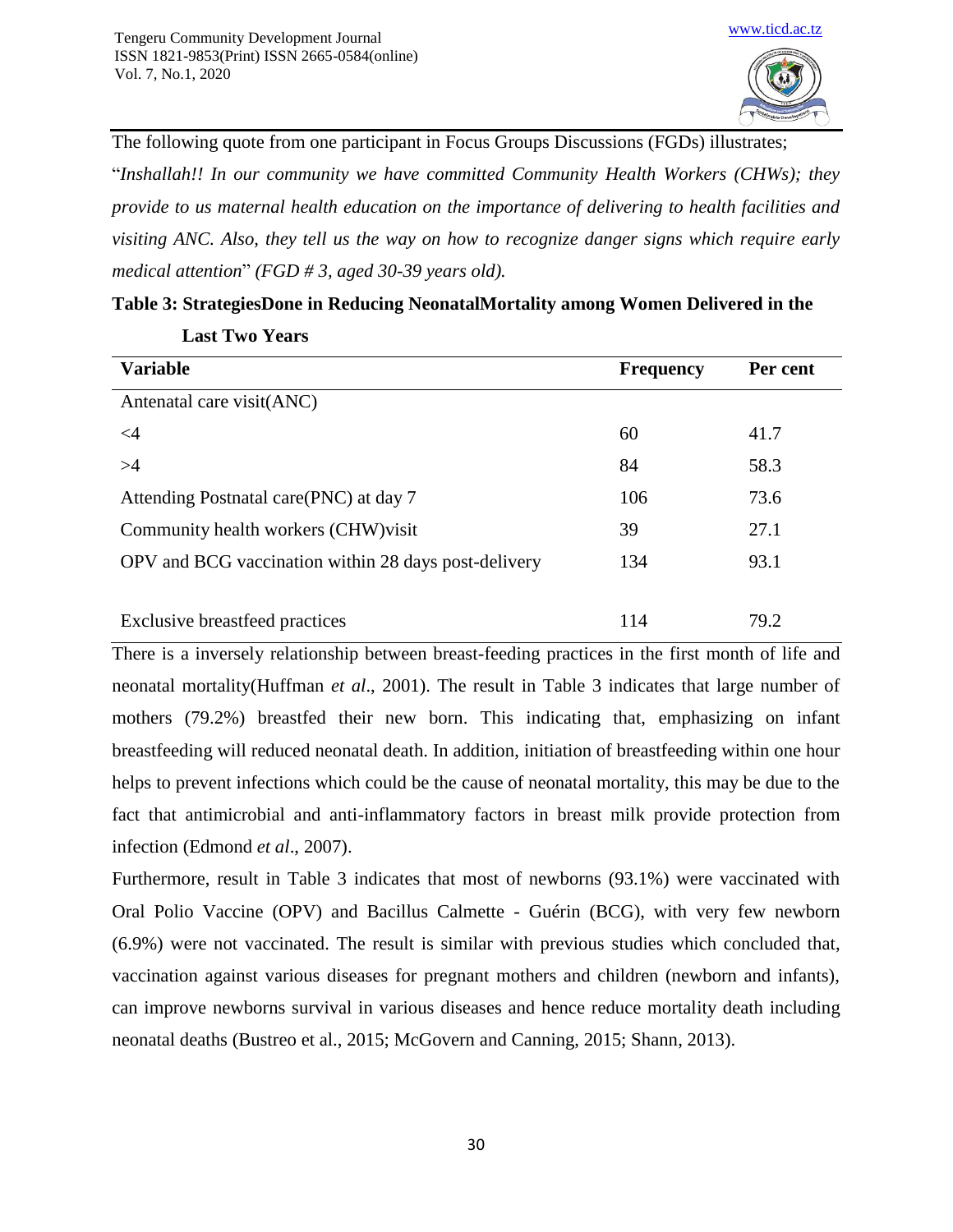

#### **4.0 Conclusions and Policy Recommendations**

This study found that; pattern and trend of neonatal mortality increased from 11 per 1,000 live births in 2015 to 27. 2 per 1,000 live births in 2018, this increase was mainly caused by birth asphyxia, preterm and infections.There is llikelihood of neonatal mortality to decreased; with distance to the nearest health facility, birth weight, post-partum depression, female newborn and mothers residing near district headquarters. It was also concluded that, many of surveyed mothers conducted antenatal-care more than four visits, majority attended postnatal-care at day seven post delivery, as well as majority of mothers were not visited by Community Health Workers. Moreover, substantial proportion of newborn were vaccinated and most of mothers were properly breastfed their newborns.

Study recommended that; pregnant mothers should continue emphasizing nutrition aspect, so as the infants should attain the proper weight and height. In case of inadequate nutrition education, responsible personnel at district level should have special education programs to enhance nutritional status of the pregnant mothers. Also, it has to be noticed that, when government is focusing on improving health facilities (in term of number and equipment) especially to remote areas, individuals at community level should make sure that they are making necessary efforts to access them. This including, improving road networks and transport facilities, as well as trying to reside in satellite, nuclear or compact settlements rather be isolated or spreading far apart (dispersed). Further, there is potential of reducing neonatal mortality though proper utilization of the CHWs. Therefore, proper programs to create awareness of importance and roles CHWs should be well understood by all at the grass-root.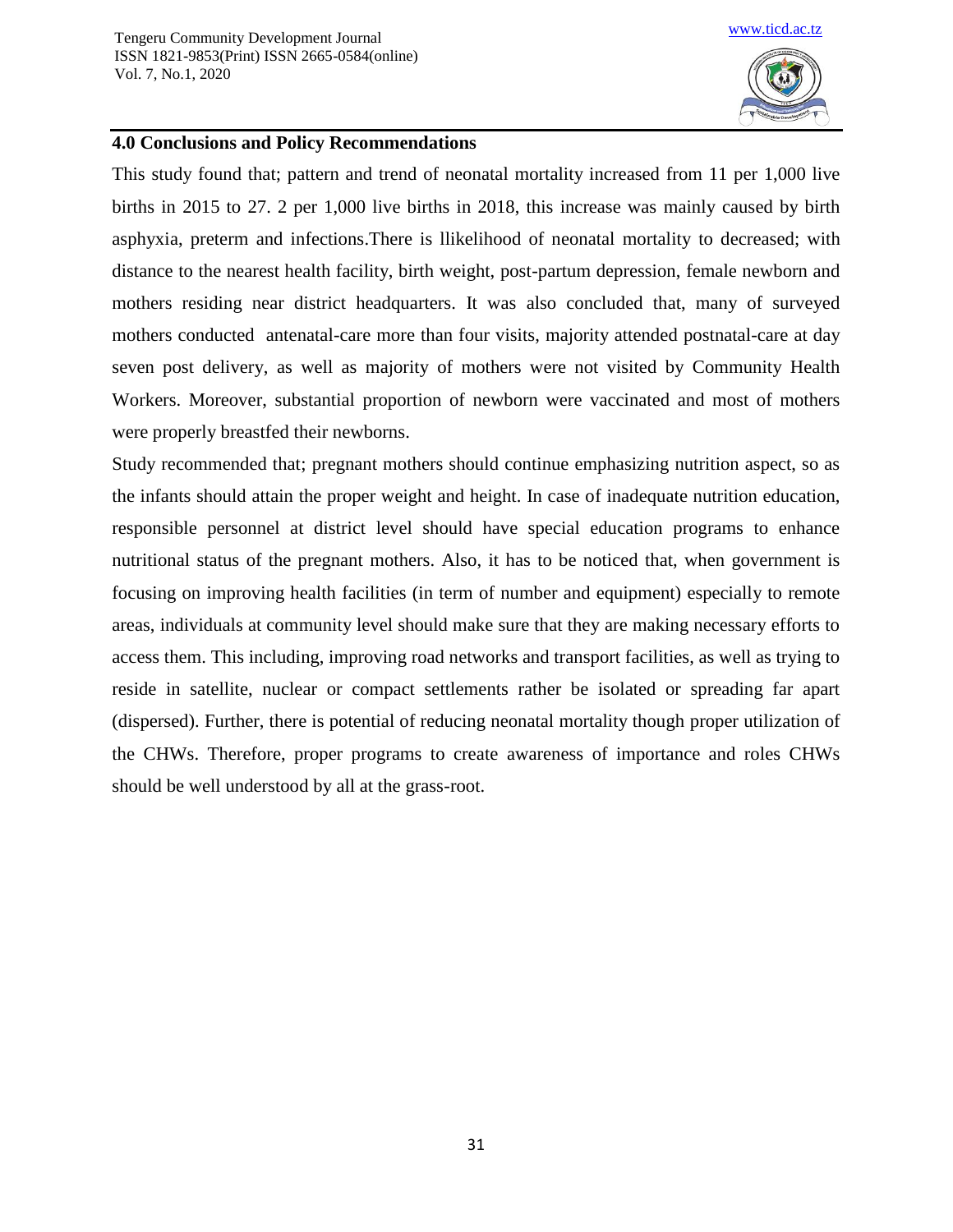

#### **References**

- Afnan-Holmes, H., Magoma, M., John, T., Levira, F., Msemo, G., Armstrong, C. E., Martínez-Álvarez, M., Kerber, K., Kihinga, C., Makuwani, A., Rusibamayila, N., Hussein, A., and
- Lawn, J. E. (2015). Tanzania's Countdown to 2015: An analysis of two decades of progress and gaps for reproductive, maternal, newborn, and child health, to inform priorities for post-2015. *The Lancet Global Health*, *3*(7), e396–e409. https://DOI.org/10.1016/S2214- 109X(15)00059-5
- Ajaari, J., Masanja, H., Weiner, R., Abokyi, S. A., and Owusu-Agyei, S. (2012). Impact of Place of Delivery on Neonatal Mortality in Rural Tanzania. *International Journal of MCH and AIDS* 1(1): 49–59.
- Akombi, B. J., and Renzaho, A. M. (2019). Perinatal Mortality in Sub-Saharan Africa: A Meta-Analysis of Demographic and Health Surveys. *Annals of Global Health 85*(1): 106. https://DOI.org/10.5334/aogh.2348
- Andegiorgish, A. K., Andemariam, M., Temesghen, S., Ogbai, L., Ogbe, Z., and Zeng, L. (2020). Neonatal mortality and associated factors in the specialized neonatal care unit Asmara, Eritrea. *BMC Public Health*, *20*(1), 10. https://DOI.org/10.1186/s12889-019- 8118-x
- Black, R. E., Victora, C. G., Walker, S. P., Bhutta, Z. A., Christian, P., de Onis, M., Ezzati, M., Grantham-McGregor, S., Katz, J., Martorell, R., and Uauy, R. (2013). Maternal and child under nutrition and overweight in low-income and middle-income countries. *The Lancet*, 382(9890): 427–451.
- Boco, A. G. (2014). mortality in sub-Saharan Africa: A cross-national. *Canadian Studies in Population*, 3, 39*.*
- Bustreo, F., Okwo-Bele, J.-M., and Kamara, L. (2015). World Health Organization perspectives on the contribution of the Global Alliance for Vaccines and Immunization on reducing child mortality. *Archives of Disease in Childhood* 100(1): S34–S37.
- Chen, Y.-H., Tsai, S.-Y., and Lin, H.-C. (2011). Increased mortality risk among offspring of mothers with postnatal depression: A nationwide population-based study in Taiwan. *Psychological Medicine* 41(11): 2287–2296.
- Edmond, K. M., Kirkwood, B. R., Amenga-Etego, S., Owusu-Agyei, S., and Hurt, L. S. (2007).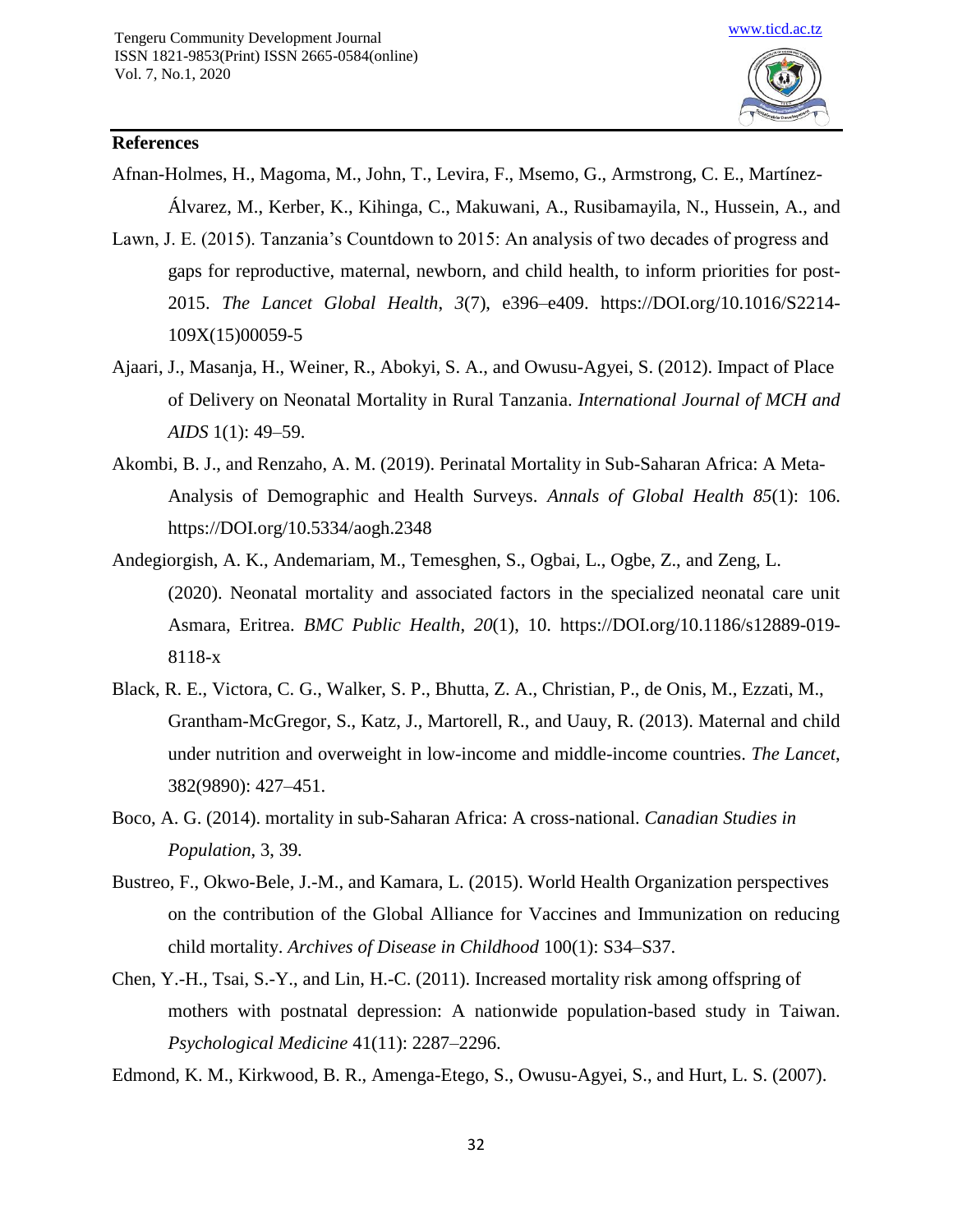

Effect of early infant feeding practices on infection-specific neonatal mortality: An investigation of the causal links with observational data from rural Ghana. *American Journal of Clinical Nutrition* 86(4): 1126–1131.

- Engmann, C. (2011). Improving neonatal mortality in sub-Saharan Africa: Any cause for optimism? *Journal of Perinatology* 31(12), 745–748.
- Gebresilassie, B., Belete, T., Tilahun, W., Berhane, B., and Gebresilassie, S. (2019). Timing of first antenatal care attendance and associated factors among pregnant women in public health institutions of Axum town, Tigray, Ethiopia, 2017: A mixed design study. *BMC Pregnancy and Childbirth* 19*(*1): 340. https://DOI.org/10.1186/s12884-019-2490-5
- Geta, M. B., and Yallew, W. W. (2017). Early Initiation of Antenatal Care and Factors Associated with Early Antenatal Care Initiation at Health Facilities in Southern Ethiopia. *Advances in Public Health* 2017: 1–6.
- Huffman, S. L., Zehner, E. R., and Victora, C. (2001). Can Improvements in Breast-feeding Practices Reduce Neonatal Mortality in Developing Countries? *Midwifery* 17(2): 80–92.
- Hug, L., Sharrow, D., Zhong, K., and You, D. (2018). *Levels and Trends in Chld Mortality-2018 Report*. UN Inter-Agency Group for Child Mortality-UNICEF, WHO, World Bank, UN.
- Kojo Edeme, R. (2014). Relationship between Household Income and Child Mortality in Nigeria. *American Journal of Life Sciences 2*(6): 1. https://DOI.org/10.11648/j.ajls.s.2014020604.11
- McGovern, M. E., and Canning, D. (2015). Vaccination and All-Cause Child Mortality From 1985 to 2011: Global Evidence From the Demographic and Health Surveys. *American Journal of Epidemiology* 182(9): 791–798.
- Memiah, P., Bond, T., Opanga, Y., Kingori, C., Cook, C., Mwangi, M., Gitahi-Kamau, N., Mubangizi, D., and Owuor, K. (2020). Neonatal, infant, and child mortality among women exposed to intimate partner violence in East Africa: A multi-country analysis. *BMC Women's Health* 20(1): 10. https://DOI.org/10.1186/s12905-019-0867-2
- Mohamoud, Y. A., Kirby, R. S., and Ehrenthal, D. B. (2019). Poverty, urban-rural classification and term infant mortality: A population-based multilevel analysis. *BMC Pregnancy and Childbirth* 19(1): 40. https://DOI.org/10.1186/s12884-019-2190-1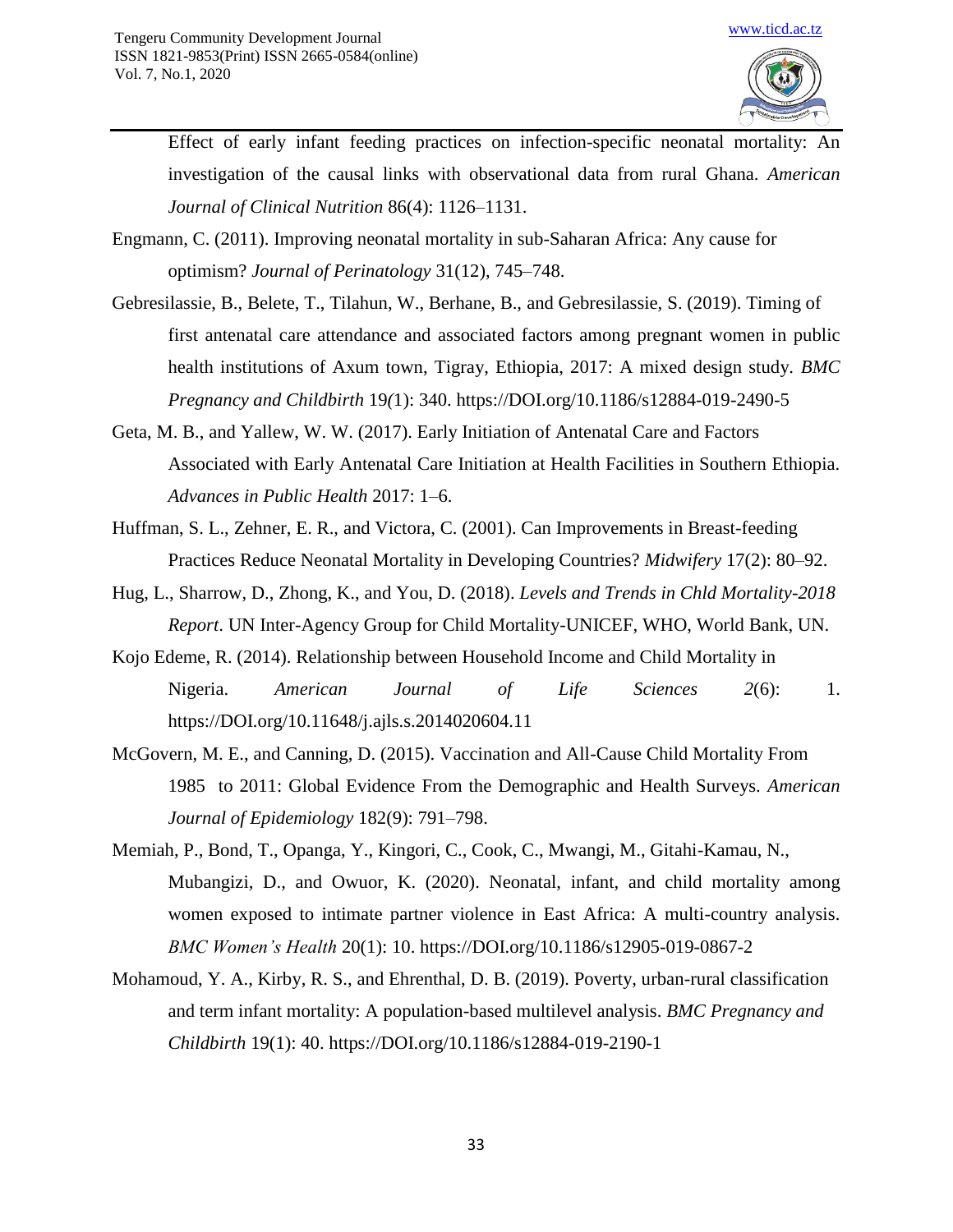- Namazzi, G., Okuga, M., Tetui, M., Muhumuza Kananura, R., Kakaire, A., Namutamba, S., Mutebi, A., Namusoke Kiwanuka, S., Ekirapa-Kiracho, E., and Waiswa, P. (2017). Working with community health workers to improve maternal and newborn health outcomes: Implementation and scale-up lessons from eastern Uganda. *Global Health Action* 10*(*4): 1345495. https://DOI.org/10.1080/16549716.2017.1345495
- Ndayisenga, T. (2016). Maternal and Newborn Risk Factors Associated with Neonatal Mortality in Gitwe District Hospital in Ruhingo District, Rwanda. *International Journal of Medicine and Public Health* 6(2): 98–102.
- Ogbo, F. A., Ezeh, O. K., Awosemo, A. O., Ifegwu, I. K., Tan, L., Jessa, E., Charwe, D., and Agho, K. E. (2019). Determinants of trends in neonatal, post-neonatal, infant, child and under-five mortalities in Tanzania from 2004 to 2016. *BMC Public Health* 19(1): 1243. https://DOI.org/10.1186/s12889-019-7547-x
- Oloyede, O. (2017). Rural-Urban Disparities in Health and Health Care in Africa. *African Sociological Review* 21(2): 36–57.
- Shann, F. (2013). Nonspecific Effects of Vaccines and the Reduction of Mortality in Children. *Clinical Therapeutics 35*(2): 109–114.
- Spasojevic, N., Vasilj, I., Hrabac, B., and Celik, D. (2015). Rural—Urban Differences in Health Care Quality Assessment. *Materia Socio Medica* 27(6): 409. https://DOI.org/10.5455/msm.2015.27.409-411
- UNICEF. (2016). Martenal and Newborn Health Disparities in Tanzania. *UNICEF DATA*. https://data.unicef.org/resources/maternal-newborn-health-disparities-country-profiles/
- United Nations. (2011). Sex Differences in Childhood Mortality. *Department of Economics and Social Affairs, Population Dividion-United Nations Publications*, *ST/ESA/SER.A/314*.
- URT. (2013). *2012 Population and Housing Census: Population Distribution by Administrative Units* (Volume I). National Bureau of Statistics, United Republic of Tanzania.
- URT. (2016). *Tanzania Demographic and Health Survey and Malaria Indicator Survey (2015- 2016)*. Ministry of Health, Community Development, Gender, Elderly and Children Dar es Salaam, Ministry of Health Zanzibar and National Bureau of Statistics Dar es Salaam.
- Usman, F., Imam, A., Farouk, Z. L., and Dayyabu, A. L. (2019). Newborn Mortality in Sub-Saharan Africa: Why is Perinatal Asphyxia Still a Major Cause? *Annals of Global Health 85*(1): 112. https://DOI.org/10.5334/aogh.2541